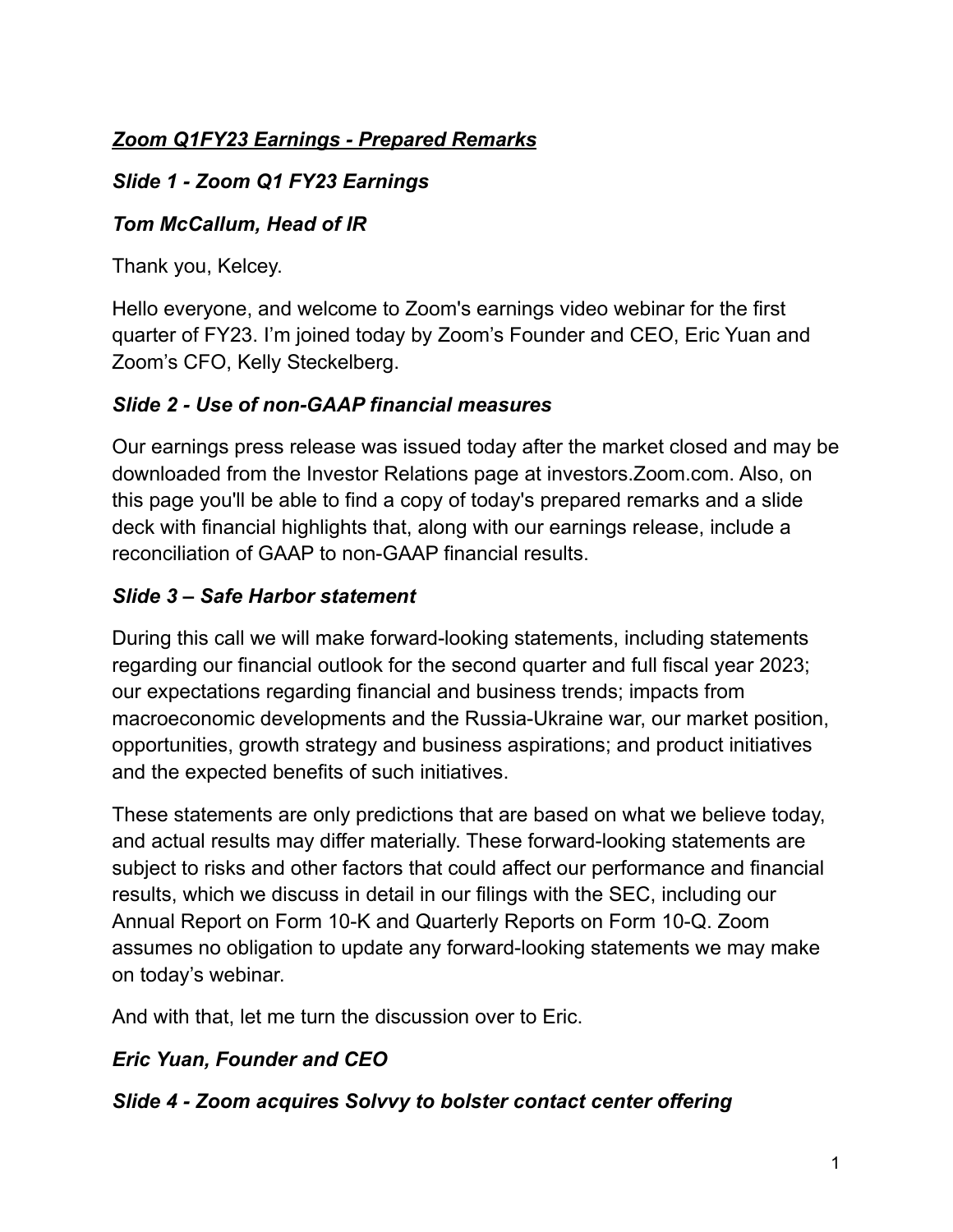Thank you, Tom! Thank you everyone for joining us today. As we continue to execute on the strategic pillars I shared with you last quarter, we are grateful for the support and trust we have received from our customers and investors. Let me start with some recent news, then touch on our new product launches, and finally discuss some exciting customer wins, before handing it over to Kelly.

Just last week, we closed our acquisition of Solvvy, which we believe will strengthen our capabilities around conversational AI and accelerate the adoption of our contact center product. The nature of the customer experience is undergoing a fundamental transformation, as enterprises increasingly look to engage their customers in more exceptional, personalized, and effortless ways.

We recognize this shift and saw in Solvvy a team laser-focused on providing the very best conversational technology and empowering customer support leaders to deliver better experiences. We believe Solvvy's technology will broaden our contact center offering with scalable self-service and AI capabilities that enable fast and personalized customer resolutions, improved agent productivity, and valuable insights. We are excited to join forces with Solvvy and help our growing number of contact center customers set new standards for customer service.

## *Slide 5 - Zoom Introduces Whiteboard and Zoom IQ for Sales*

A key part of our strategy is to enable more and more business workflows within our platform, and I am super excited about our recent launches of Zoom Whiteboard and Zoom IQ for Sales.

Zoom Whiteboard is arming teams with the power of continuous collaboration in an easy-to-use solution that provides a virtual space to collaborate before, during, and after a meeting.

And to help sales teams reach their full potential, we have launched Zoom IQ for Sales, a conversational AI solution that analyzes customer interactions to surface key insights, actions, and content from sales meetings.

These new product launches encapsulate our strategy to move into adjacent workflows, both horizontally and vertically, in order to ensure our customers are getting more and more out of our platform.

## *Slide 6 - Strong Wins show enduring case for Zoom Phone and early potential of Contact Center*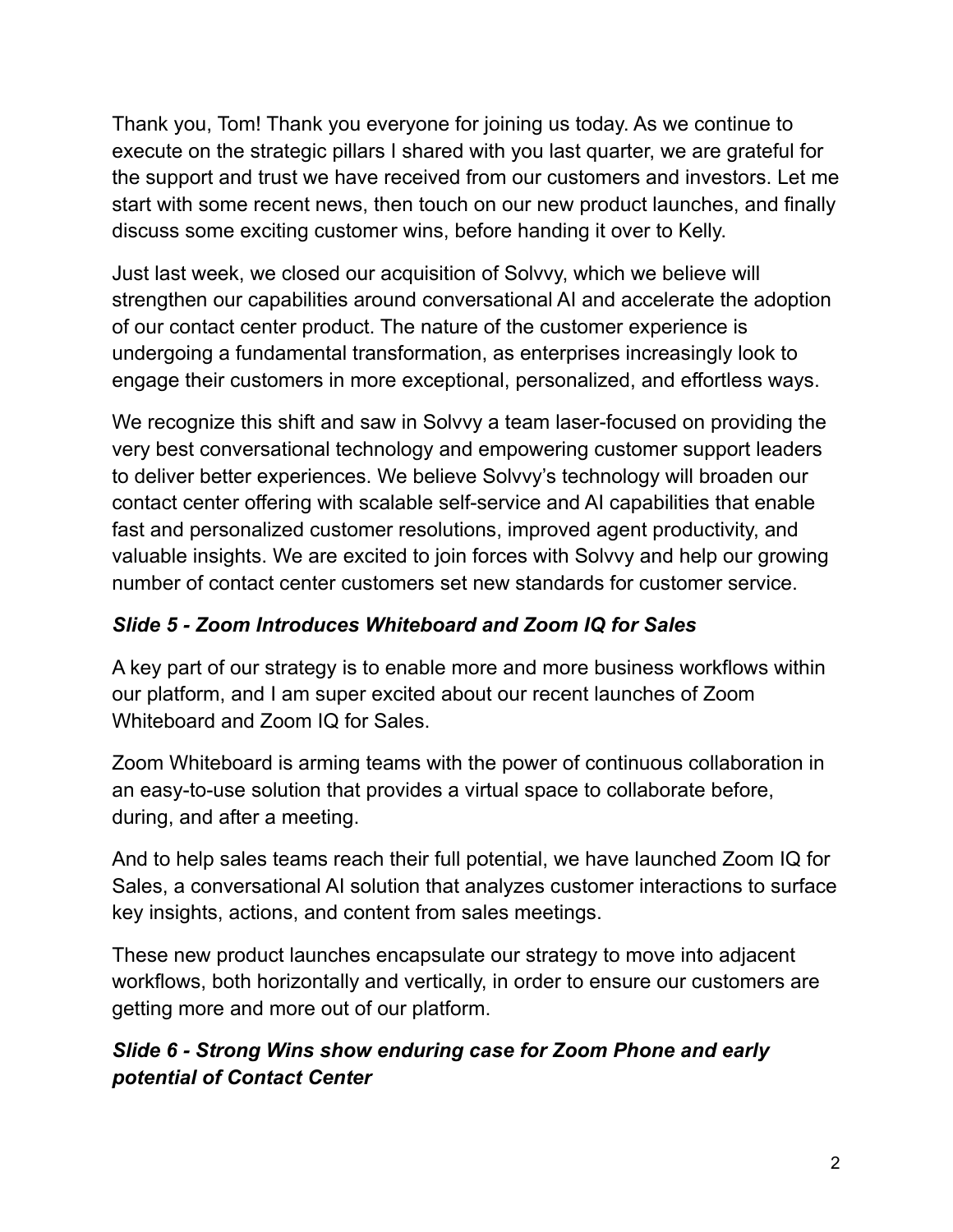Now moving on to customer wins.

We are happy to share that Humana, one of the nation's leading health and well-being companies, has expanded their relationship from Zoom meetings to include approximately 24,000 Zoom Phones to integrate voice and video in their communications platform. Thank you, Humana!

I want to thank Avis Budget Group, a leading global provider of mobility solutions, operating three of the most recognized brands in their industry through Avis, Budget and Zipcar, for expanding from being a Zoom Meetings and Zoom Rooms customer to being a broader UCaaS customer. They continue to stay seamlessly connected having added approximately 10,000 Zoom Phones across many of their global offices and car rental locations.

And in addition to Zoom Meeting and Zoom Phone, our UCaaS solution includes a very robust persistent team Chat product that further drives collaboration in a seamless and integrated way. Our Chat product is used by a number of large enterprises, including a Fortune 10 company with over 130,000 users.

I also want to thank Lumio, a preeminent leader in residential solar and home experience. Lumio is a happy Zoom Meetings customer, who recently enabled their 4,000 employees to enjoy the use of Zoom Chat. Lumio chose Zoom Chat for its ease of deployment and to enhance communication and collaboration across their team.

The next two wins are very special because they demonstrate the strength of our platform offering and how the contact center is a critical component of the platform.

I want to thank TeamHealth, the leading physician practice in the U.S., for their trust in Zoom. Their innovation-focused team is committed to delivering the best quality experience possible for their employees, healthcare providers, and customers.

A longstanding, avid Zoom Meetings, Zoom Webinar and Zoom Rooms customer, TeamHealth recently expanded their services with thousands of Zoom Phone licenses across their organization. And their journey did not end there. Given their seamless experience across our platform, they saw potential value in adding our Zoom Contact Center to modernize internal IT support services across their tens of thousands of employees and healthcare affiliates.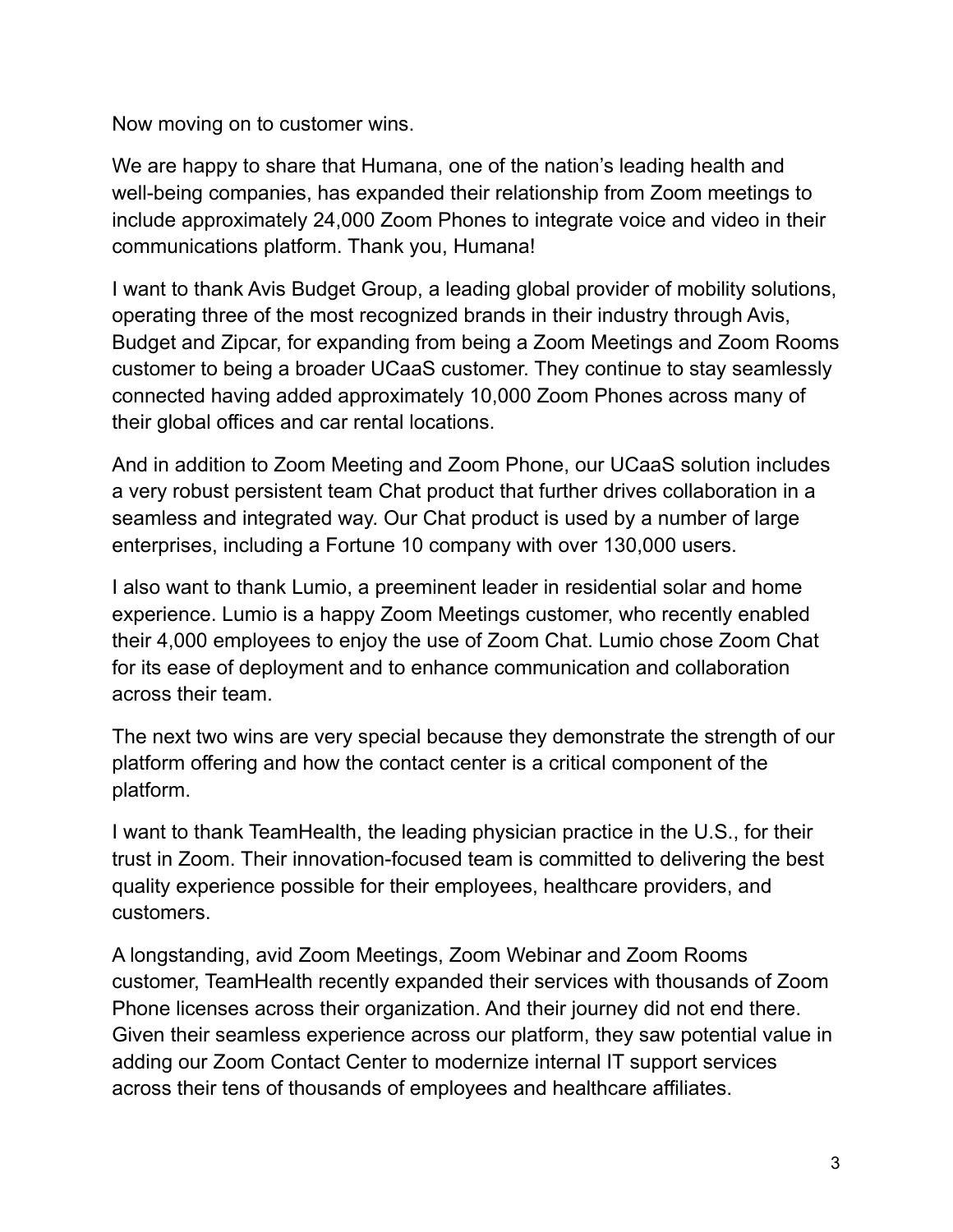And last but certainly not least, I want to thank Franklin Covey, a leading provider of leadership, individual effectiveness, and business execution training and assessment services. Franklin Covey started as a Zoom Meetings and Zoom Events customer. In Q1, recognizing Zoom's expansion into the contact center and proven UCaaS capabilities, they decided to deploy Zoom Phone together with Zoom Contact Center.

They saw them as going hand in hand to support many of their external call center needs in the U.S. including voice and video channels as well as skills-based routing. We look forward to continuing our journey with Franklin Covey by delivering additional capabilities as we enhance and expand our contact center offering.

Thank you Humana, Avis, Lumio, TeamHealth and Franklin Covey. I am so grateful to have such a great group of customers.

#### *Slide 7 - Zoom creates value for customers in numerous ways*

We hear everyday from our customers about just how much impact Zoom's unified communications platform has had on how they communicate internally and externally. Recently, we commissioned Forrester Consulting to quantify Zoom's business value and provide a framework for organizations looking to understand their unified communications investment.

The study indicates that Zoom's unified communications platform could provide a 261% return on investment over three years for a composite organization in their model with a payback in less than six months. This did not come as a surprise to us or our customers, who see and feel the value of Zoom everyday, but it does set a healthy bar for what organizations can strive to accomplish with our flexible, scalable, and growing suite of communications solutions.

And as companies look to empower hybrid workforces, Zoom can drive further efficiency gains through our robust Zoom Rooms offering. And there are intangible benefits as well. A new study from Gartner found that employees with more flexibility in terms of workstyle and location felt more connected to their organization's culture. We have found this to be true at Zoom, and are working to help our customers realize similar goals by enabling productivity and belonging across their teams, whether they be in-person, remote, or hybrid.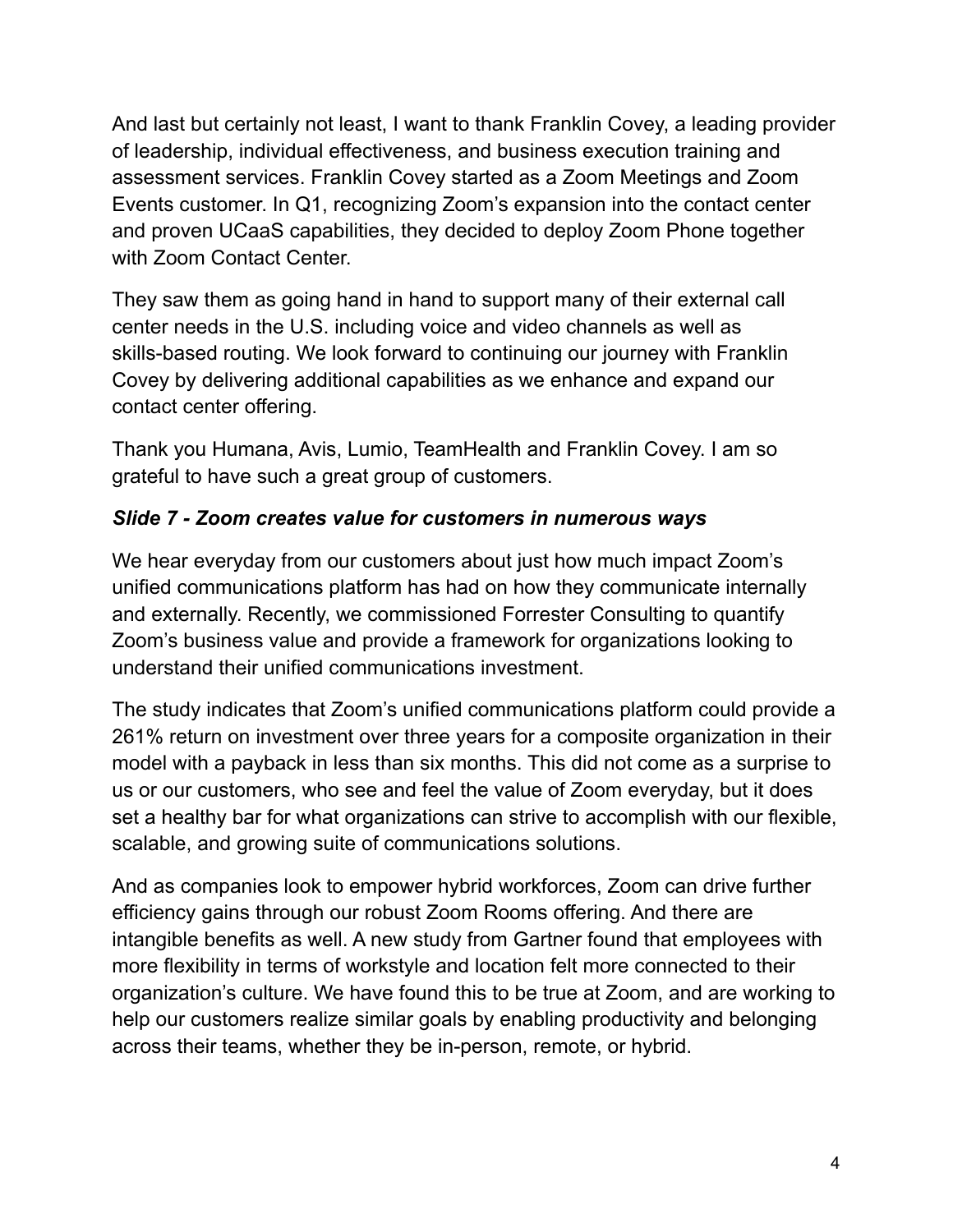As always, let me also thank our global Zoom team, customers, partners, and investors for their trust and support.

And with that I'll pass it over to Kelly.

## *Slide 8 - Continued top-line expansion*

# *Kelly Steckelberg, CFO*

Thank you, Eric. And hello everyone. Let me start by also extending my warm welcome to the Solvvy team. We are thrilled to have you join the Zoom family.

I'll first discuss the results for Q1, and then provide our outlook for Q2 and FY23.

In Q1, total revenue grew 12% year over year to \$1.074 billion dollars, near the high end of our guidance. The growth was primarily driven by strength in our Enterprise business, which saw a steady increase in customers as well as improved renewal rates year over year. We also saw ongoing success in Zoom Rooms and Zoom Phone, which reached 3 million seats during the quarter. Renewals in Online improved sequentially, but growth was impacted mainly by international headwinds, including the strengthening of the dollar and the Russia-Ukraine war.

## *Slide 9 - Strong growth in Enterprise, with incremental spend*

Revenue from Enterprise customers grew 31% year over year and represented 52% of total revenue, up from 45% in Q1 of FY22. The number of Enterprise customers grew 24% year over year to approximately 198,900. We expect revenue from Enterprise customers to become an increasingly higher percentage of total revenue over time.

Our trailing twelve month Net Dollar Expansion rate for Enterprise customers in Q1 came in at 123%. This was in line with expectations as existing Enterprise customers continued to expand their investments in the Zoom platform, with growth rates beginning to normalize following the very high rates of expansion previously.

## *Slide 10 - Growing base of customers contributing >\$100k in trailing 12-months revenue*

We saw 46% year-over-year growth in the up-market as we ended the quarter with 2,916 customers contributing more than \$100,000 dollars in trailing twelve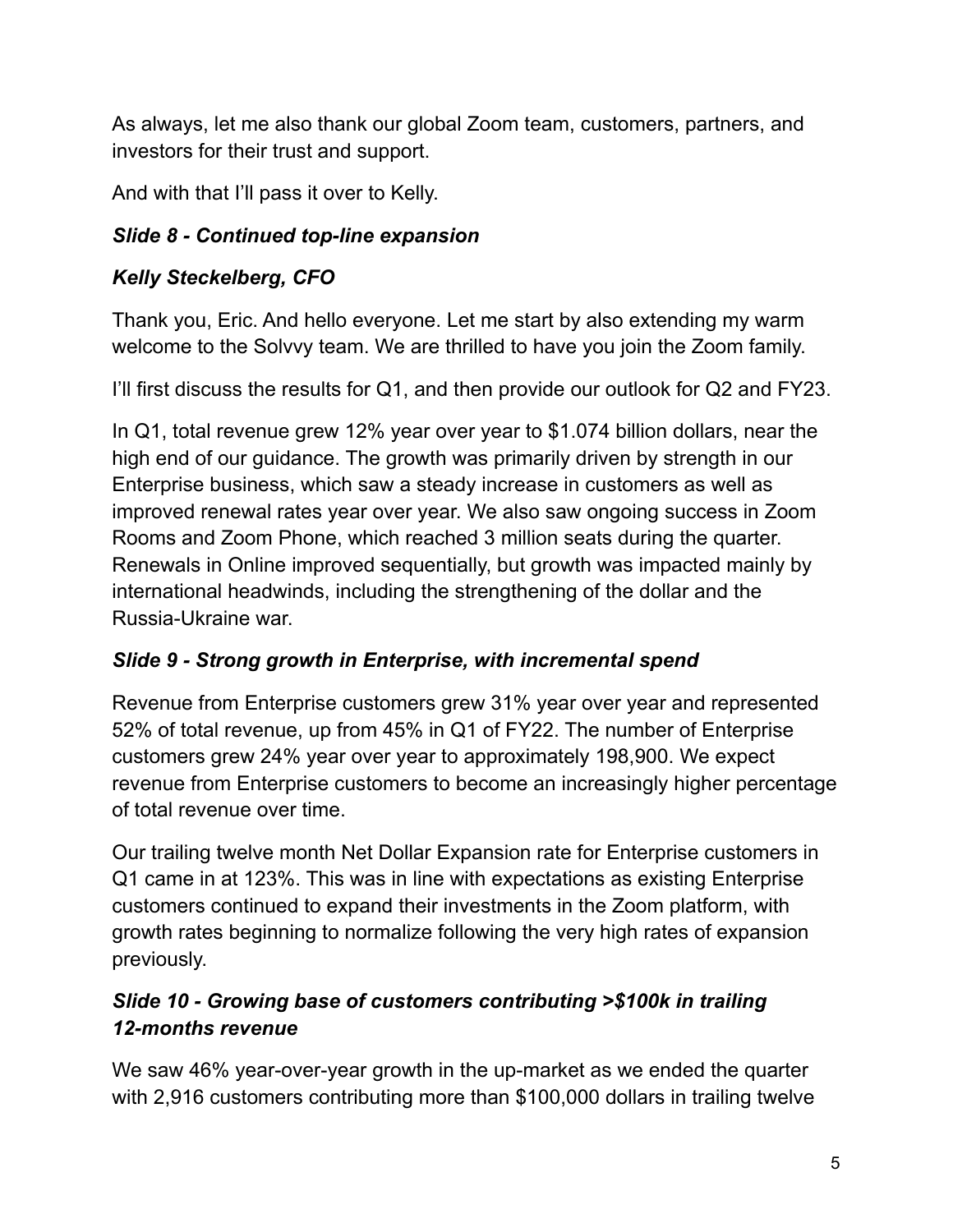months revenue. These customers represented 24% of revenue, up from 19% in Q1 of FY22.

### *Slide 11 – Continued growth in Americas & APAC, headwinds in EMEA*

Our Americas revenue grew 15% year over year. Our APAC revenue grew even faster at 20% year over year. The performance in Americas and APAC was partially offset by the flat year-over-year growth in EMEA. This was primarily due to continued headwinds in the online business. On a quarter-over-quarter basis, we believe the Russia-Ukraine war has broadly impacted our online business in Europe, and is expected to weigh on the balance of FY23 as well.

#### *Slide 12 – Q1FY23 expenses and margins*

Now turning to profitability, which was strong from both GAAP and non-GAAP perspectives. I will focus on our non-GAAP results, which exclude stock-based compensation expense and associated payroll taxes, acquisition-related expenses, net litigation settlements, net gains or losses on strategic investments, income tax benefits from discrete activities, and undistributed earnings attributable to participating securities.

Non-GAAP gross margin in Q1 was 78.6%, an improvement from 73.9% in Q1 of last year and 78.3% last quarter. The sequential improvement was mainly due to optimizing usage across the public cloud and our increasing number of co-located data centers. Given the improvements we are seeing so far this year, we expect gross margins to be in the range of 76% to 78% for the remainder of the year which is higher than our previous view of the mid-seventies.

Research and development expense grew by 105% year over year to approximately \$85 million dollars driven by our focus on innovation. As a percentage of total revenue, R&D expense increased to 7.9% from 4.3% in Q1 of last year. Our new product launches reflect our ongoing investments in expanding Zoom's platform and our commitment to delivering on our customers evolving needs. We plan to further invest in R&D to reach our long term target of 10 to 12%.

Sales and marketing expense grew by 40% year over year to \$267 million dollars. This represented approximately 24.9% of total revenue, up from 20.0% in Q1 of last year. We remain committed to investing in worldwide sales capacity, channel partners, and product marketing across the Zoom platform.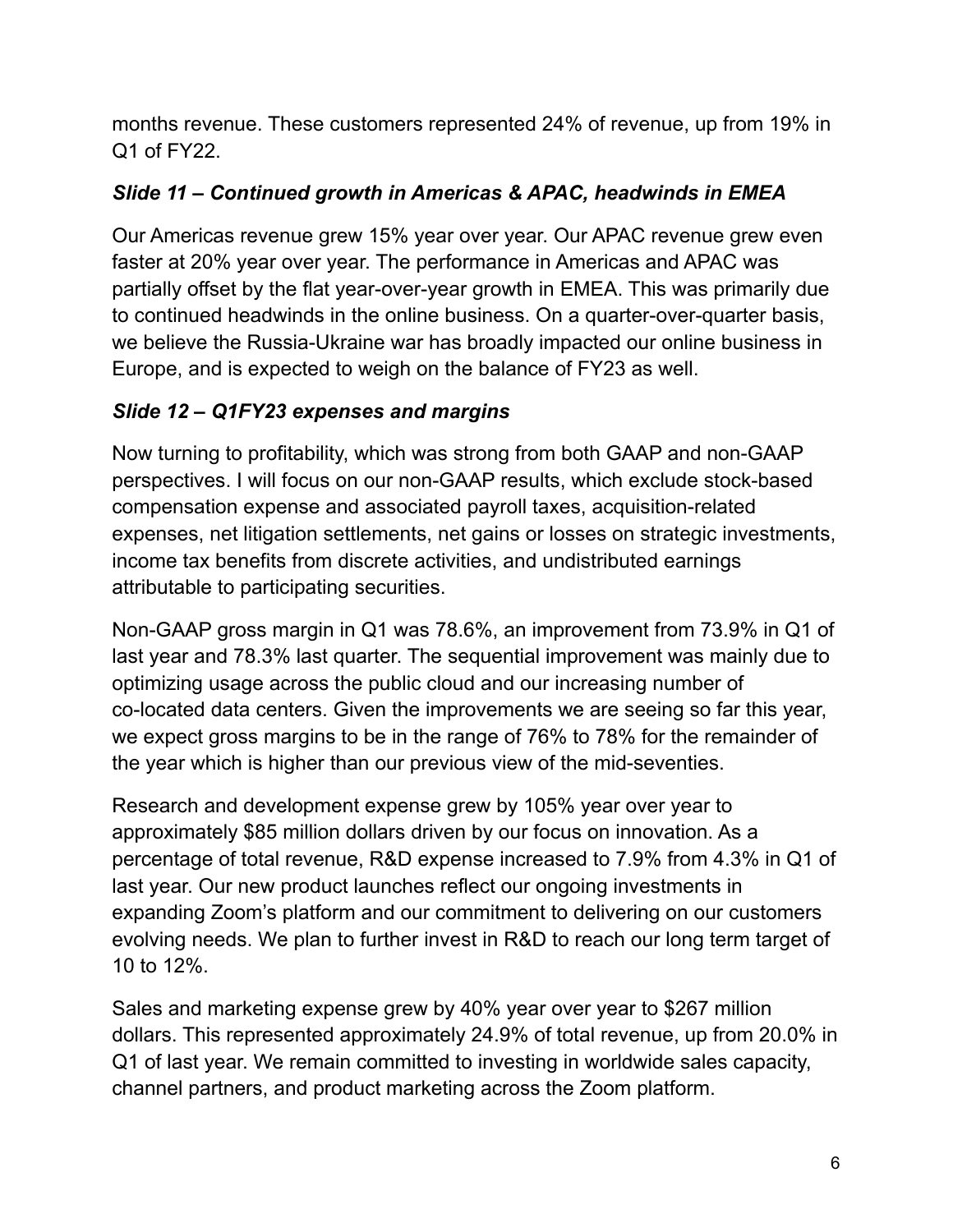G&A expense grew by 26% to \$93 million dollars or approximately 8.6% of total revenue.

Non-GAAP operating income expanded to \$400 million dollars, exceeding the high end of our guidance of \$350 million dollars as we are seeing the benefit of efficiencies in our cloud operations. This translates to a 37.2% non-GAAP operating margin for Q1, compared with 41.9% a year ago and 39.2% last quarter.

Non-GAAP diluted earnings per share in Q1 was \$1.03, on approximately 307 million non-GAAP diluted weighted average shares outstanding. This result is 15 cents above the high end of our guidance and 29 cents lower than Q1 of last year.

## *Slide 13 – Strong renewals and migration to longer term plans*

Turning to the balance sheet. Deferred revenue at the end of the period was \$1.3 billion dollars, up 22% year over year from \$1.1 billion dollars.

Looking at both our billed and unbilled contracts, our RPO totaled approximately \$3 billion dollars, up 44% year over year from \$2.1 billion dollars. We expect to recognize approximately 63% of the total RPO as revenue over the next 12 months, as compared to 72% in Q1 of last year, reflecting a shift towards longer term plans.

As a reminder, our seasonality of renewals is front-end loaded and tapers through the year, and therefore our collections follow the same trend. This leads deferred revenue to peak in Q1, and moderate over the rest of the year reflecting the smaller renewal base. As such, we expect Q2 deferred revenue to grow at approximately 9 to 10% year over year.

## *Slide 14 – Strong collections and cash position in Q1*

We ended the quarter with approximately \$5.7 billion dollars in cash, cash equivalents and marketable securities, excluding restricted cash.

We had operating cash flow in the quarter of \$526 million dollars, as compared to \$533 million dollars in Q1 of last year. Free cash flow was \$501 million dollars, up from \$454 million dollars in Q1 of last year. Our margins for operating cash flow and free cash flow remain strong, at 49.0% and 46.7%, respectively.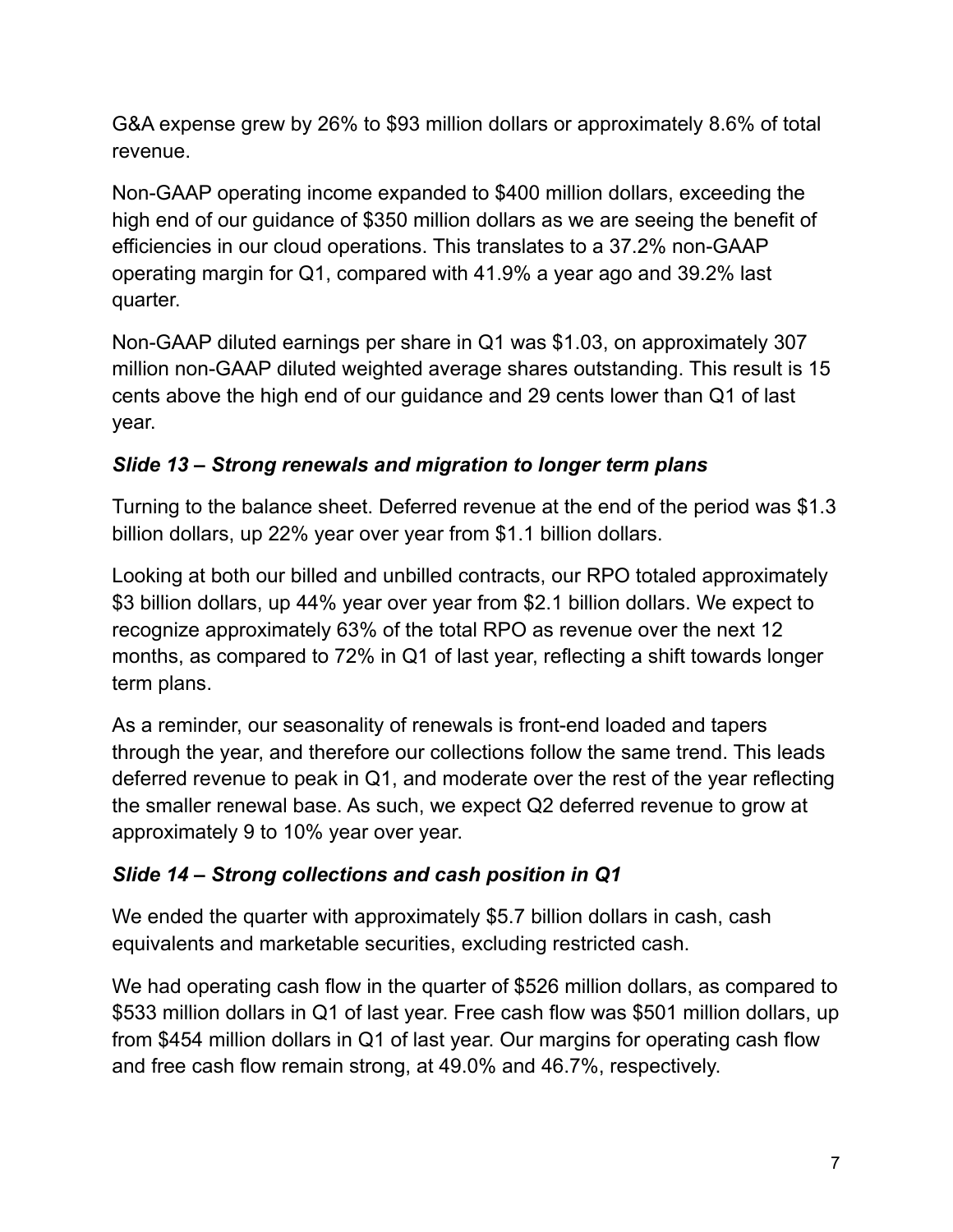For the fiscal year, we would expect free cash flow margin to be roughly 3 to 5 points lower than our non-gaap operating margin, taking into account the lower deductions for stock-based compensation caused by the recent stock volatility. The Section 174 requirement to capitalize and amortize R&D expenses could further impact our free cash flow if Congress does not defer, repeal, or otherwise modify the existing legislation. Over time, assuming a more normalized SBC environment, we would expect our free cash margin on an annual basis to track approximately at or above our non-gaap operating margin.

Last earnings we announced our billion dollar share buy-back plan. As of the end of Q1, we had purchased \$132 million dollars of stock, representing 1.2 million shares.

## *Slide 15 – Q2 and Full Fiscal Year 2023 outlook*

Now, turning to our FY23 guidance.

This outlook is consistent with what we are observing in the market today. Specifically, it assumes that our Enterprise business will grow substantially faster than our online business. It also assumes that our year-over-year total revenue growth rate will modestly accelerate in the fourth quarter FY23.

For the second quarter of FY23, we expect revenue to be in the range of 1.115 to 1.12 billion dollars. We expect non-GAAP operating income to be in the range of 360 to 365 million dollars. Our outlook for non-GAAP earnings per share is 90 to 92 cents based on approximately 308 million shares outstanding. As mentioned last quarter, due to our multi-year history of profitability, we have fully utilized our NOLs. We continue to expect our tax rate to approximate the blended U.S. federal and state rate in FY23.

For the full year of FY23, we expect revenue to be in the range of 4.53 to 4.55 billion dollars, which would represent approximately 11% year-over-year growth. We are raising our non-GAAP operating income to be in the range of approximately 1.48 to 1.5 billion dollars representing a non-GAAP operating margin of approximately 33%. Our outlook for non-GAAP earnings per share is \$3.70 to \$3.77, based on approximately 309 million shares outstanding.

# *Slide 16 – Setting goals and celebrating progress with our first ESG Report*

Before we conclude, I'd like to update you on our recently issued inaugural ESG report. The report includes information regarding our ESG initiatives and policies,